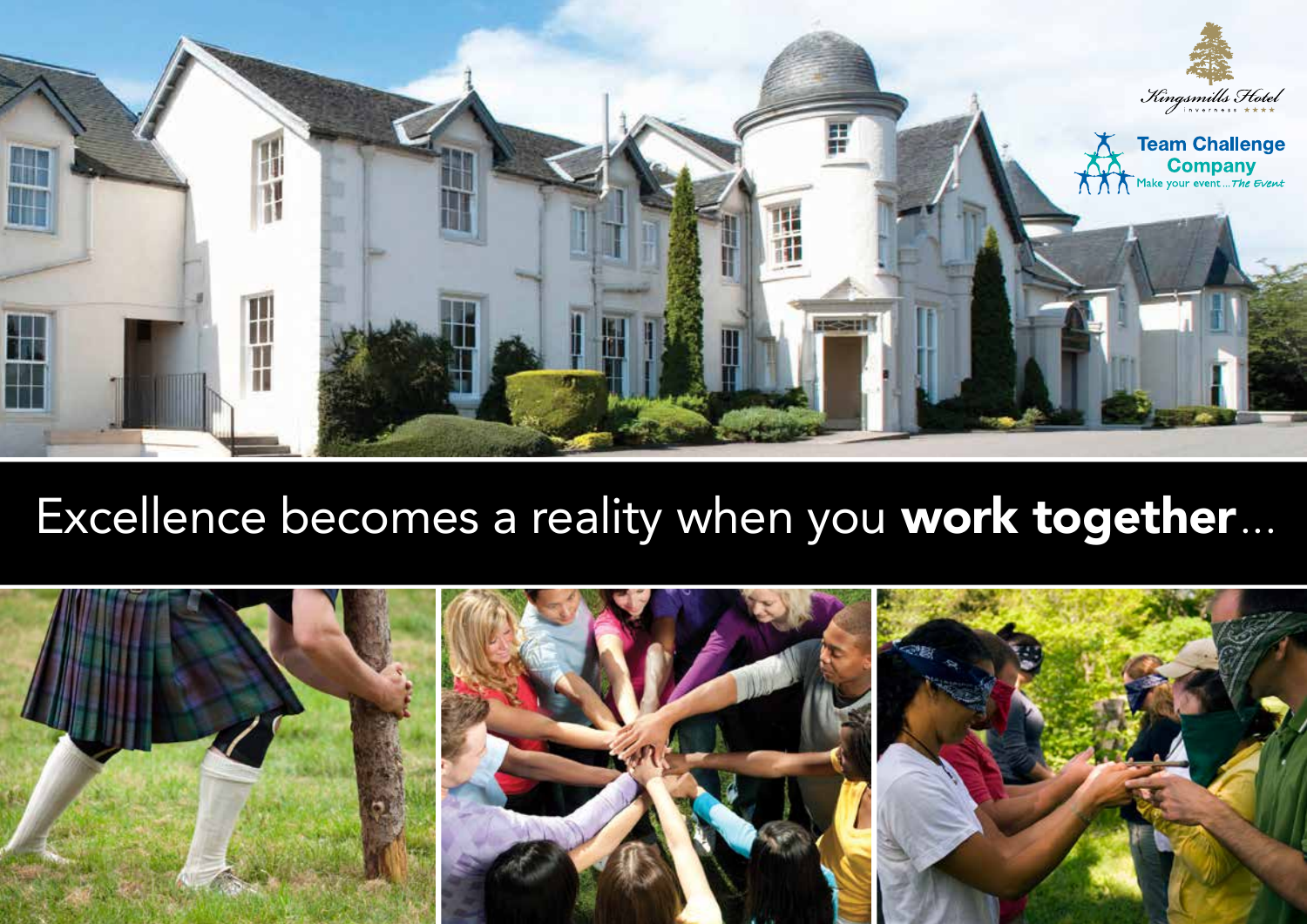## The Kingsmills has better work space...



At The Kingsmills Hotel we understand team work; and we understand that you rely on us to ensure you deliver your goals.

We are known for our great attitudes and our ready willingness. Whether you are planning a team building event, a fun "away day", a conference with impact or a large impressive banquet, we've got the experience and space with an unsurpassed choice of settings. Our design led Kingsmills Suite can host up to 500 guests with full air conditioning and fully integrated audio visual systems; Or our cosy and historic Adams Lounge will provide a stunning setting for intimate dinners – a perfect blend of impressively modern and traditional elegance. The grounds of the Kingsmills hotel compliment the indoor space to take the teams, and the fun, outside.

#### Facilities include:

- Largest residential event space in Inverness
- Can host up to 500 delegates
- 7 flexible rooms
- Natural daylight throughout
- Large outdoor event space
- Complimentary car parking on site
- Dedicated break out areas

### www.kingsmillshotel.com









"You and all your staff make the whole process so easy with your friendly willingness to make everything right" *Scottish Provincial Press*

"I can't thank you all enough for your generosity last night everything was just perfect. Your staff were utterly charming and brilliant, the canapes were delicious and everyone I spoke to mentioned how impressed they were with new Kingsmills" *Nicky Marr – Writer, Broadcaster and Event Host*



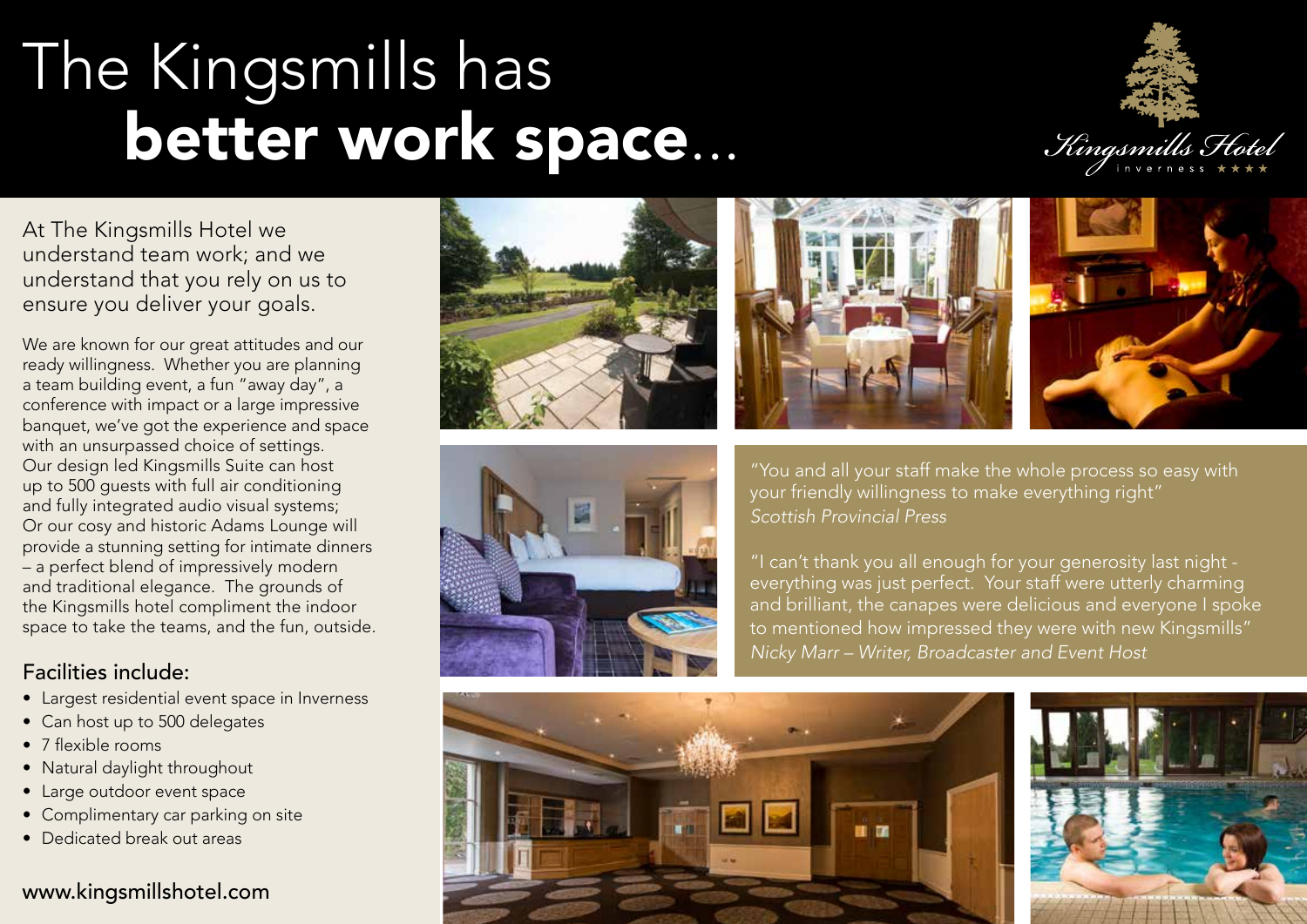# Building Better Teams



Team Challenge Company prides itself on being one of the most experienced and innovative Corporate Team Building specialists in the UK and Ireland. We believe in combining our experience and knowledge with your objectives and ideas to deliver a unique and unrivalled Team Building experience for you and your team, producing an event with truly outstanding results. We are proud to offer a unique and distinct range of Corporate Event Services that encapsulate any and all aspects of the event that you are planning at The Kingsmills Hotel.

Working together with the Conference and Event Team at The Kingsmills Hotel, we can provide the ideal experience for your next conference, team away day or corporate entertainment event. Our dedicated event management team have the knowledge, experience and expertise to develop and deliver a huge variety of bespoke events catered to fulfil your goals and objectives, allowing you to receive the full potential from your team building or corporate entertainment event.

### Specialists in:

- **The Indoor and Outdoor Team Building**
- Team Development Facilitation Workshops
- **T** Conference & Event Management
- **The Incentive Activity Programmes**
- Corporate Entertainment and Hospitality
- **T** Evening & Themed Indoor Events
- **T** Corporate Fun Day Summer BBQs

### www.teamchallenge-company.co.uk









Our enthusiastic and experienced team of professionals guarantee to 'Make your event...The Event!' at The Kingsmills Hotel.